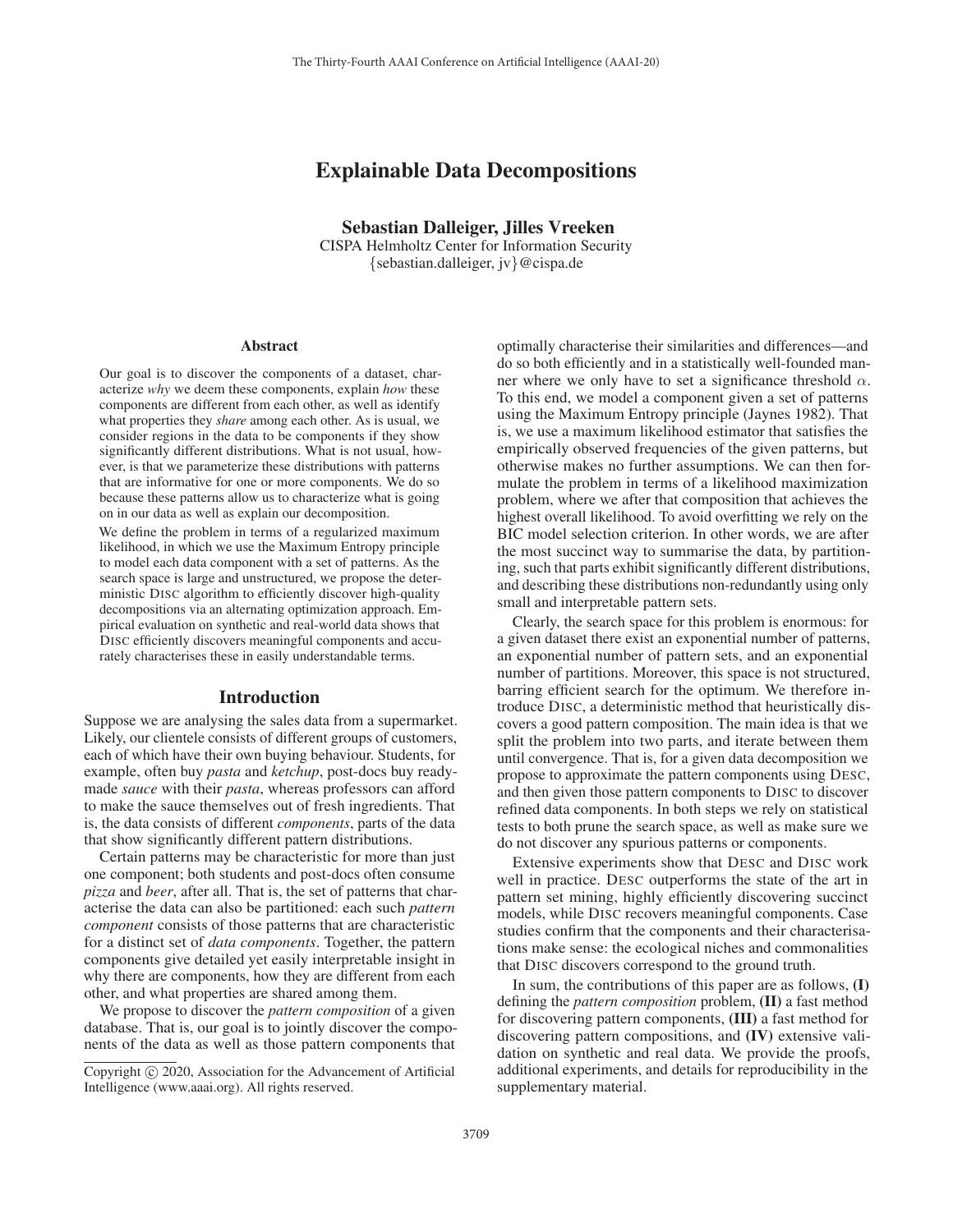# **Preliminaries**

In this work, we consider binary transaction data. Let  $\mathcal I$  be a set of items, e.g. products for sale in a supermarket. A transaction  $t \in \Omega$  is a set of items, e.g. the products a customer bought, where  $\Omega = 2^{\mathcal{I}}$  denotes the space of all possible transactions over  $I$ . A dataset D over  $I$  is then a bag of n transactions, e.g. the sales transactions on a given day. We write  $\pi(D) \in \Pi(D)$  for a partitioning of data D into k non-empty subsets,  $\pi(D) = \{D_1, \ldots, D_k\}$  s.t.  $\bigcup_{D_j \in \pi(D)} D_j = D$ . Whenever D is clear from context, we simply write  $\pi$ .

As patterns we are interested in itemsets  $x \subseteq \mathcal{I}$ . A transaction  $t \in D$  supports an itemset  $x \subseteq \mathcal{I}$  iff  $x \subseteq t$ . The empirical frequency of an itemset  $x$  in  $D$  is denoted by  $q(x | D) = \frac{1}{n} |\{t \in D \mid x \subseteq t\}|$ , using the shorthands  $q(x)$ and  $q_j(x)$  to denote the empirical frequency of x in D resp.  $D_j$ . A *pattern set* S is simply a set of itemsets. Combined with empirical frequencies, a set of patterns  $S$  defines a probability distribution p over  $\Omega$ . For any  $n \in \mathbb{N}$  we write  $[n] = \{1, 2, \ldots, n\}$ . All logarithms are to base 2, and by convention we use  $0 \log 0 = 0$ .

# The Pattern Composition Problem

In this section we define our problem. Starting informally, our goal is to characterize the composition of a given binary dataset  $D$ . That is, we aim to decompose the dataset  $D$  into disjoint components  $D_1, \ldots, D_k$ , such that every component  $D_i$  has a significantly different pattern distribution  $p_i$ , while at the same time characterizing each of these distributions in terms of informative patterns, such that we can identify the similarities and differences between the components.

In other words, we our goal is to discover a partitioning  $\pi$  of D, a succinct, non-redundant set of patterns S, and an assignment A that associates patterns to components, such that we maximize the regularized likelihood

$$
\ell(\pi, S, A) = - \sum_{D_j \in \pi(D)} \log p(D_j | S_j) + r(\pi, S, A) .
$$

where  $S_j \subseteq S$  is the subset of S that A indicates to be relevant for  $D_j$ . Last,  $r(\pi, S, A)$  is a regularization term that steers the problem away from trivial solutions, such as decomposing the data into singleton components, or to including every possible pattern.

We discuss and define each of these terms in detail below, after which we give a formal definition of the problem.

# The Probability Distribution

We start by defining the probability distribution  $p$  over  $\Omega$ . It is easy to see that maximum likelihood estimator (MLE) of  $p$ depends on the patterns in  $S$  and their empirical frequencies in  $D$ . That is,  $p$  will only achieve maximum likelihood if for any pattern  $x \in S$  the estimated frequency  $p(x \mid S) =$  $E_f[x \mid S]$  corresponds to the observed frequency  $q(x \mid D)$ . We define the set of feasible distributions as the polytope

$$
\mathbb{P}_S^D \equiv \{ f \in \Omega \to [0,1] \, | \, \mathcal{E}_f \left[ x \mid S \right] = q(x \mid D) \, \forall x \in S \},
$$

that contains all, infinitely many distributions consistent with the empirical observations q of patterns  $x \in S$  in D.

Not all distributions in  $\mathbb{P}_{S}^{D}$  suit our needs: we need a distribution that does not introduce additional assumptions beyond the information that  $S$  specifies. From an information theoretic point of view, additional assumptions correspond to additional information. We can measure the amount of information in a distribution using Shannon entropy,  $H(p) = -\sum_{x} p(x) \log p(x)$ . The lower the information content of a distribution  $p$ , the higher its entropy. We can uniquely identify the feasible distribution that makes the least additional assumptions as the one with the highest entropy

$$
f \equiv \underset{f \in \mathbb{P}}{\arg \max} H(f) ,
$$

which is known as the Principle of Maximum Entropy (Jaynes 1982). In general this does not immediately provide a family of distributions to use. In our case, however, as the constraints of  $\mathbb{P}^D_S$  are linear, we know that distribution  $p$  over transactions  $t \in \Omega$  takes an exponential form

$$
f(t | S) = \theta_0 \prod_{x_i \in S} \theta_i^{1[x_i \subseteq t]},
$$

that for appropriately chosen coefficients  $\theta \in \mathbb{R}^{|S|+1}$  factorizes into marginals (Csiszár 1975). Conveniently, optimizing  $\theta$  is a convex problem, and hence we can employ standard convex optimizers such as iterative scaling (Darroch and Ratcliff 1972). We are specifically interested in inferring the expected frequency  $p(x \mid S)$  for arbitrary itemsets  $x \in \Omega$  the frequencies of  $x \in S$  are given, after all. To infer p we have to sum the probabilities of *every possible transaction*  $t \in \Omega$  that supports x,

$$
p(x | S) = \mathbf{E}_f [x | S] = \sum_{t \in \Omega} f(t | S) \mathbf{1} [x \subseteq t],
$$

which is known to be **PP**-hard (Tatti 2006).

Usually, the assumption is that the full dataset is generated from *i.i.d.* samples, however, a component  $D_i \in \pi(D)$  is defined to be a subset of  $D$  with a unique distribution. Within a component, samples are independently drawn. The likelihood of  $D$  is the product of component likelihoods, given sets  $S_j$ , where the likelihood of  $D_j$  is

$$
p(D_j | S_j) = \prod_{t \in D_j} p(t | S_j).
$$

Wherever clear from context, we will write  $p_S$  for  $p(\cdot | S)$ , and  $p_j$  for  $p(\cdot | S_j)$ .

#### Informative Patterns

Our goal is to discover that maximally succinct, maximally non-redundant pattern set  $S$  that maximizes the likelihood of the data,  $p_S(D)$ . Likelihood  $\ell$  is a monotonic function: if we insert any pattern  $x \notin S$  into S it almost always increases, and at worst stays the same.

We say that a pattern  $x$  is *informative* for  $D$  with respect to S if we see a *significant* increase in likelihood if we include  $x$  in  $S$ . To determine whether a pattern or component is informative, we use a model selection criterion. We use BIC, as it is simple, efficiently computable, and as we will see,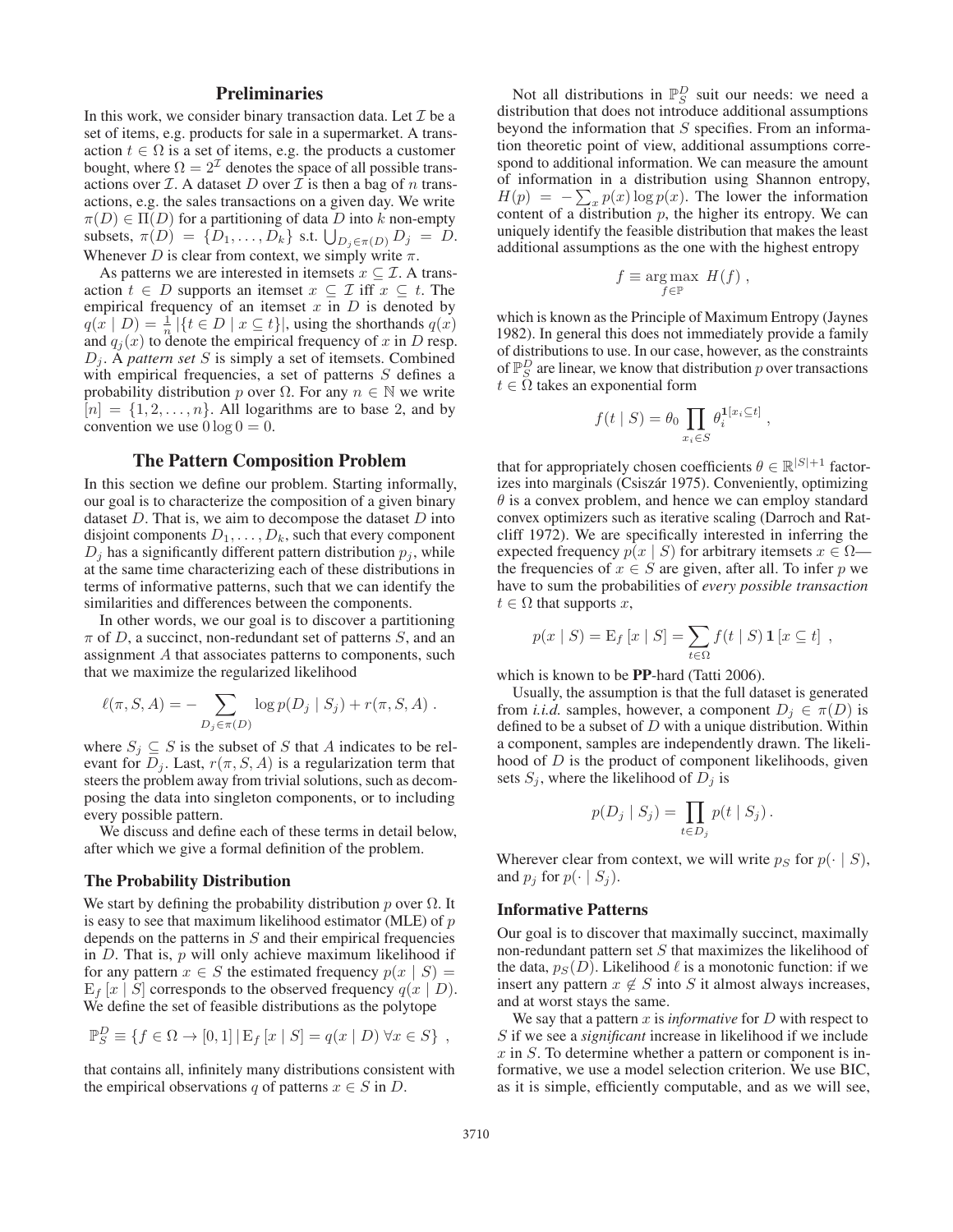works well in practice (Schwarz 1978). For a single component, we have  $|S| = m$  degrees-of-freedom (dof) and hence  $r(S) = m/2 \log |D|$ .

It is straightforward to generalize the above to multiple components. Given a partitioning  $\pi$  and a pattern set S, we need to determine which patterns  $x \in S$  are informative for which component  $D_i \in \pi$ . This is what our assignment matrix  $A \in \{0,1\}^{m \times k}$  is for. It is a binary matrix over components and patterns where  $A_{ij} = 1$  if pattern  $x_i \in S$  is informative for component  $D_j$ . The set of patterns that are informative for a component  $D_j$  is defined as  $S_j = \{x_i \in S \mid A_{ij} = 1\}.$  If a pattern is informative for multiple components, we call it common or shared among those components.

Taking assignment matrix A into account, the BIC regularization cost  $r$  is

$$
r(\pi, S, A) = \frac{1}{2} [k \cdot (2m + d) + n] \log n ,
$$

where (i) the assignment matrix for patterns is accounted for by having  $m \times k$  dof. Next, (ii), the number of coefficients,  $\theta$  used by k distributions amounts to  $(m + d) \times k$  additional dof, where  $d = \dim D$  correspond to the additional dof used for singletons from  $\mathcal I$ . Thirdly, (iii) we have additional  $|D|$ dof that can encode any partitioning, by assigning a label to each row. However, the latter is constant for any partitioning.

#### The Problem, formally

Combining the above, we can now formally state the problem.

Problem 1 (The Pattern Composition Problem) *Given a transactional dataset* D *over items* I*, our goal is to jointly discover that* (i) *partitioning*  $\pi \in \Pi(D)$  *of* D *into fewest parts, that (ii) smallest pattern set*  $S \subseteq T_{\mathcal{I}}$ *, and that (iii) assignment matrix*  $A \in \{0,1\}^{|S| \times |\pi|}$  *such that* 

$$
\ell(\pi, S, A) = -\sum_{D_j \in \pi(D)} \log p(D_j | S_j) + r(\pi, S, A)
$$

*is minimal.*

Unsurprisingly, this is a difficult problem with a very large search space. First of all, there exist a Bell-number  $B_{|D|}$  of possible partitionings  $\pi$ . Secondly, the number of possible pattern sets is doubly exponential in the number of unique items in D, as  $S \in 2^{2^{\mathcal{I}}}$ . Finally, the objective function does not exhibit any structure that we can exploit for efficient search, i.e. it is neither (anti-)monotone, nor submodular.

#### Algorithms

To efficiently discover good solutions in practice, we separate the problem into two parts and take an alternating optimization approach. That is, starting from partitioning  $\pi_0$  where all of  $D$  is in one part, we iterate between the following two steps until convergence. First, given a partitioning  $\pi(D)$  we efficiently discover a high quality pattern set  $S$  and assignment matrix  $A$ . Second, given a pattern set  $S$ , assignment matrix A, and partitioning  $\pi$  we discover a refined partitioning  $\pi'$ such that we minimize our objective function.

Below we discuss these two steps in turn.

# Discovering Patterns given a Partitioning

The first problem we consider is that of discovering a highquality set of informative patterns  $S \in 2^{\Omega}$  and assignment matrix A for a given partitioning  $\pi \in \Pi(D)$ . Like our overarching problem, this problem is also too hard to solve exactly; there exist doubly exponentially many pattern sets, and our hard-to-compute score does not show any structure we can exploit. We are hence going to approximate the optimal result through an iterative greedy approach.

For a single dataset, Mampaey, Vreeken, and Tatti (2012) showed that finding the set S with minimal  $\ell$  is equivalent to finding the set that has the highest gain in likelihood in comparison to the empty pattern set  $S_{\emptyset}$ . That is, minimizing

$$
\ell_j(S) = -\sum_{t \in D_j} \log p_j(t) ,
$$

is equivalent to maximizing the KL-divergence

$$
\underset{S}{\arg\max} KL[p_S \parallel p_\emptyset]
$$
 (1)

and the greedy solution to Eq. (1) is equivalent to iteratively minimizing  $\ell_i(S)$  directly. In fact, we can guarantee the quality of the greedy solution.

Lemma 1 *Eq.* (1) *is a* Submodular Function Maximization *problem. The greedy solution* S *is in the* e−m/m<sup>∗</sup> *-radius of the optimal solution*  $S^*$ *, where*  $m = |S|$  *and*  $m^* = |S^*|$ 

For conciseness, we provide the proof in the supplementary. The greedy algorithm to minimize Eq. (1) is still prohibitively slow in practice: it repeatedly evaluates KLdivergences KL[ $p_S \parallel p_{S \cup \{x\}}$ ] to measure the information gain of adding itemset x to S, and this computation relies on computationally costly inference of frequencies using p. Nonetheless, this formulation does allow us to derive a computationally efficient admissible heuristic.

To reduce the complexity of computing KL, we want to reduce the number of queries it makes to  $p$ . In its full computation, it both considers the frequencies of pattern  $x$  itself, as well as that of its exponentially many subsets  $y \subset x$ . Ignoring these subsets permits the following lower-bound

$$
h(x | S) = q(x) \log q(x) / p_S(x) .
$$

Due to the decomposition of the data, this admissible heuristic easily generalizes to an admissible normalized *lowerbound information gain* over multiple components  $h(x \mid S)$ is  $E_{S_i}$  [h(x | S<sub>j</sub>)]. In general, our pattern set discovery strategy is hence as follows. In the current iteration  $i$ , the last pattern set  $S^{i-1}$  is known and fixed. We use h to select that x in candidate set  $F \subseteq \Omega$  that has the highest marginal gain. That is, until convergence of  $\ell$ , we iterate

$$
S^i \leftarrow S^{i-1} \cup \underset{x \in F}{\text{arg max}} \ h(x \mid S^{i-1}).
$$

This leaves us to specify the candidate set  $F$ . Naively, we could set  $F = \Omega$ . Clearly, this is not practical: besides that  $\Omega$  is typically prohibitively large, it contains exponentially many candidates that will be uninformative with regard to patterns in S. We hence propose a more effective search strategy, in which we take into account what  $S$  can already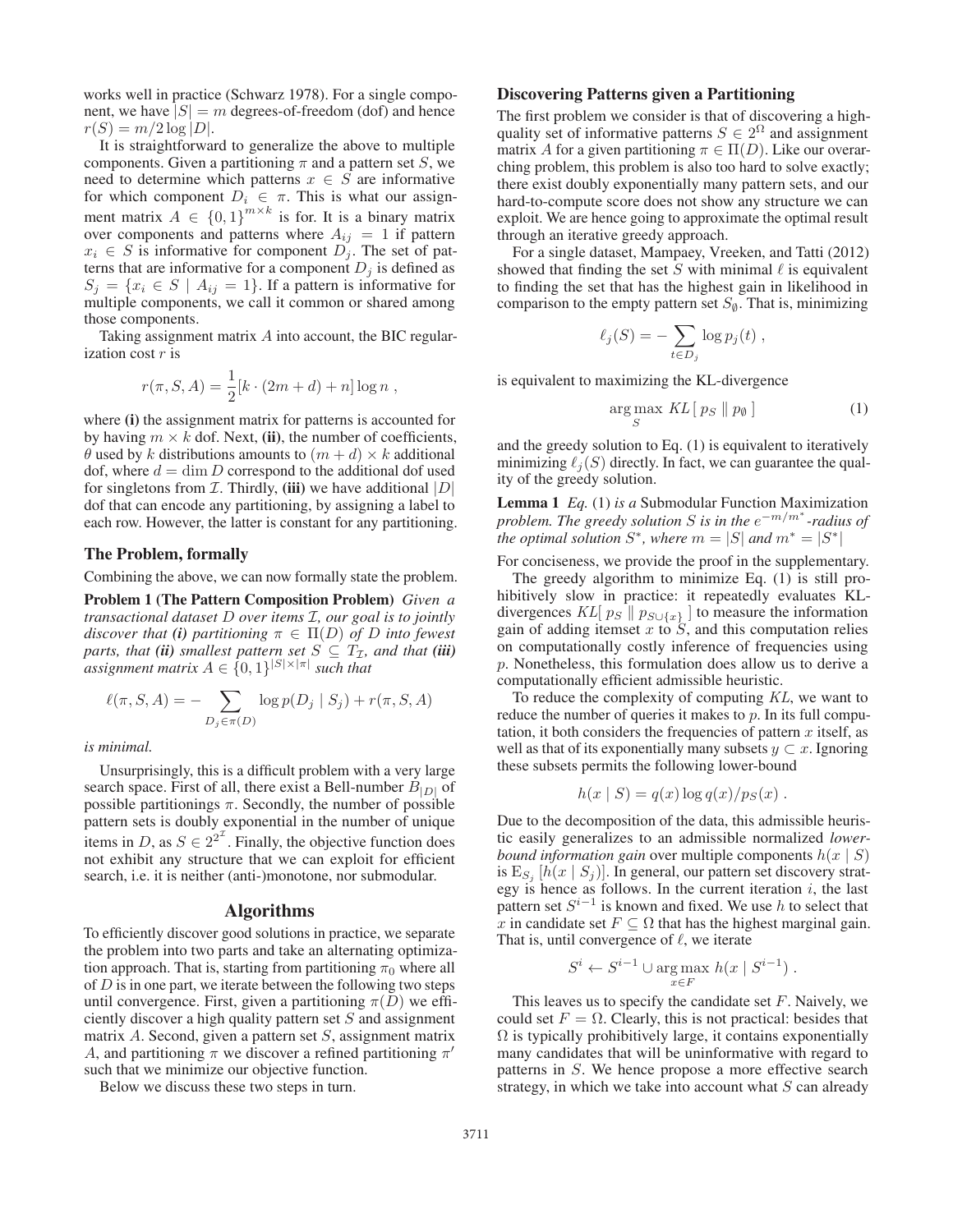Algorithm 1: DESC for Describing the Composition

**Input:** Data *D*, partitioning  $\pi$ **Output:** Distributions  $p_i$ , pattern set S, assignment A  $1 \ S \leftarrow \{x \in \mathcal{I}\}\$ 2  $A \leftarrow$  initialize with all 1s 3 p  $\leftarrow$  infer  $p(\cdot | S_j)$  for each component  $D_j$ 4  $F \leftarrow \{z = x \cup y \mid x, y \in S, r(z) < h(z)\}\$ 5 while  $F \neq \emptyset$  do 6  $z \leftarrow \arg \max_{x \in F} h(x \mid S)$ <br>7  $A' \leftarrow \text{according Eq. (2) wr}$  $A' \leftarrow$  according Eq. (2) wrt z 8  $\mid S' \leftarrow S \cup \{z\}$  *if* z assigned to a component 9  $\boxed{p' \leftarrow \text{infer } p(\cdot \mid S'_j) \text{ for each component } D_j}$ 10 **if**  $\ell(\pi, S', A') < \ell_j(\pi, S, A)$  then 11  $A \leftarrow A'; S \leftarrow S'; p \leftarrow p'$ 12  $\Big| \Big| F \leftarrow \{ z = x \cup y \mid x, y \in S, r(z) < h(z \mid S) \}$ 13 else 14  $\mid \quad \mid F \leftarrow F \setminus z$ 15 return  $(p, S, A)$ 

explain well. In a nutshell, we iteratively generate candidates by merging pairs of patterns  $x, y \in S \cup \mathcal{I}$  into a candidate  $x \cup y \in F$ . However, we only want to consider the subset of candidates that will surely reduce our objective  $\ell$ . Those are candidates  $z \in F$  for which  $h(z \mid S) > r(z)$ , where  $r(z) = r(\pi, S \cup \{x\}) - r(\pi, S)$ . Similarly, we assign a candidate i to a component j if it yields a gain in  $\ell_i$ , i.e.

$$
A_{ij} = 1 \iff h(x_i \mid S_j) < r_j(x_i) \tag{2}
$$

where the cost  $r_j(z)$  is  $r(\pi, S, A') - r(\pi, S, A)$ . Here A' is equivalent to A, but with  $A_{ij} = 1$ .

Putting the above together, we have algorithm DESC, for which we give the pseudo-code as Algorithm 1. In short, starting with the singleton only model (line 1–3) we generate our initial batch of candidates  $F$  (ln. 4). We consider these candidates descending on h (ln. 6) and evaluate each  $z \in F$ (ln. 7–9). If the objective improves, we keep the candidate  $(11–12)$ , and otherwise reject it  $(14)$ .

The computational complexity of DESC depends on the number of candidates in  $F$ , which is quadratic in the number of patterns in S and in the worst case can grows up to  $|\Omega|$ . In practice, however, the properties of the maximum entropy distribution together with the BIC regularizer keep the size of S small, in the order of tens to hundreds of patterns, say  $S_{\text{max}}$ . The worst case complexity of DESC is dominated by the inference of the distributions  $p_j$ , and hence in PP. The average complexity,  $\gamma$ , of p is much lower (Mampaey, Vreeken, and Tatti 2012), however, and hence the average complexity of DESC is  $\mathcal{O}(\gamma \cdot |S_{\text{max}}|^2)$ .

# Discovering the Composition

Next, we consider the orthogonal problem of discovering a high-quality partitioning  $\pi(D)$  given a pattern set S and assignment matrix A. As there is no effective exact search for the optimal partitioning, we again rely on heuristics. In particular, we take a top-down approach where we iteratively refine the current partitioning  $\pi$  using the patterns in S.

Our strategy is based on the idea that a significantly different distributions of patterns are an indicator for the presence of latent factors of unknown components. In other words, we say that a component was generated using a latent data source that left a distinctly distributed trail of patterns in the data. By narrowing down a given component to a subset with a distribution that stands out from the rest of the data, we can refine the current partitioning to identify these latent parts as separate components. We can also use this observation also in reverse: when we narrow down a component and find that the pattern distribution we so obtain is not significantly different from the remainder or the other components, we do not want this candidate component to be part of our solution.

We write  $p_j^x$  for the pattern distribution we infer on that part of component  $D_j$  where pattern x occurs. Likewise, we consider  $p_j^{\mathscr{U}}$  over that part of  $D_j$  where x does not occur. We measure the divergence between two distributions with same support using the Jensen-Shannon divergence  $JS(P,Q)$  =  $KL[P \, || \, M] + KL[Q \, || \, M],$  where  $M = (P + Q)/2.$  The scaled  $JS(p_j^x, p_j^x)$  statistics is asymptotically  $\chi^2$  distributed with  $|S| - 1$  dof (Menéndez et al. 1997). From this we get a p-value for a single test. However, as we test many hypotheses, i.e. candidate refinements, we hence correct for the familywise error-rate (FWER) by adjusting the significance level  $\alpha$  using Bonferroni correction (Bonferroni 1936).

For a given S and for any partitioning  $\pi \in \Pi(D)$ , we write  $A(\pi, S)$  as the assignment matrix that characterizes the partitioning  $\pi$  with S by minimizes our objective function with respect to Eq.  $(2)$ . Formally, for a given S, the problem of discovering components is as follows

$$
\mathop{\arg\min}_{\pi \in \Pi(D)} \quad \ell(\pi, S, A(\pi, S))
$$
  
subject to 
$$
p_i, p_j \text{ significantly JS-divergent } \forall i \neq j
$$

This is, again, a hard problem, and again, the search space is large and unstructured. We therefore employ a greedy topdown approach. Starting with a single component  $D_j \in \pi$ , we decompose  $D_j$  into two sub-components  $D_j^1$  and  $D_j^2$  such that these are significantly differently distributed from each other, as well as from the rest of other components in  $\pi$ . Following the notion that latent factors are identifiable by distinct pattern distributions, we start the refinement process of a given component  $D_i \in \pi$  with a pattern  $x \in S \times I$  by separating a component into two children  $D_j^x \equiv \{t \in D_j \mid$  $x \subseteq t$ } and  $D_j^{\not\equiv} \equiv D_j \setminus D_j^x$ . The corresponding refinement of  $\pi$  is written as

$$
refine_{\pi}(x,j) \equiv \{\pi', A(\pi')\},\,
$$

where the new partitioning  $\pi'$  is  $\pi \setminus \{D_j\} \cup \{D_j^x, D_j^{\sharp}\}.$ 

As real data is noisy and distributions are complex, it is unlikely that an individual pattern  $x$  perfectly identifies a latent component. That is, after splitting a component it may be that the overall assignment of transactions to components may be suboptimal with regard to likelihood. Just like in the EM algorithm we therefore iteratively reassign transactions that components where they achieve the highest likelihood. That is, in each iteration we ensure for every  $t \in D$  that

$$
t \in D_{\hat{i}} \iff \hat{i} = \arg \max_{j \in [k]} p(t \mid S_j), \tag{3}
$$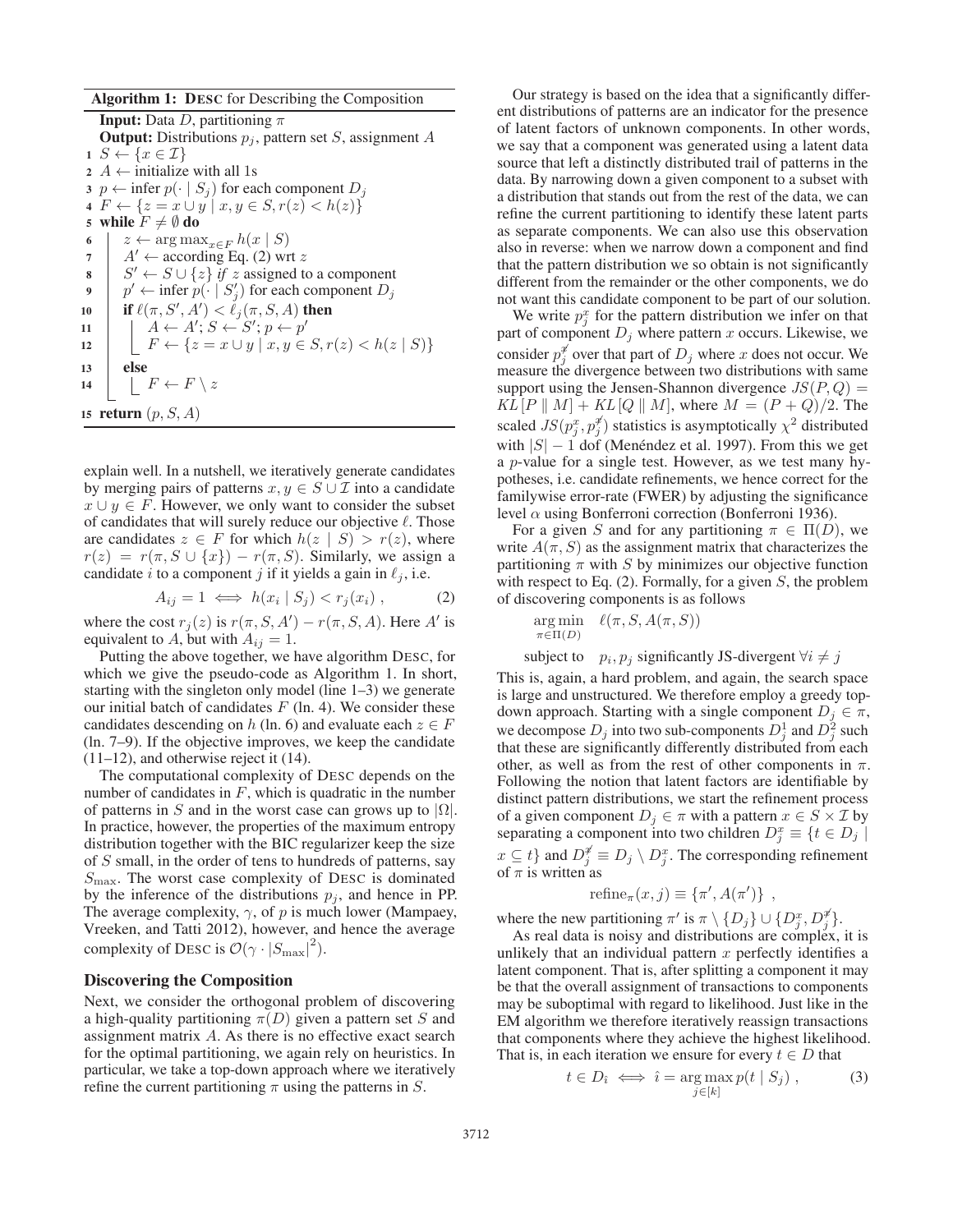Algorithm 2: DISC for Discovering the Composition

**Input:** Data D, significance threshold  $\alpha$ **Output:** Partitioning  $\pi$ , pattern set S, assignment A  $1 \pi \leftarrow \{D\}$ 2  $S, A \leftarrow \text{Desc}(D, \pi)$  $3 \ G \leftarrow$  according Eq. (4) 4 while  $G \neq \emptyset$  and  $\ell$  has not converged do 5 |  $S, A \leftarrow \text{Desc}(D, \pi)$ 6 c ←  $\arg \min_{c \in G} \ell(\text{refine}_{\pi}(c), S) \text{ cf. Eq. (5)}$ <br>7  $\pi', A' \leftarrow \text{refine}_{\pi}(c)$ 7  $\pi', A' \leftarrow \text{refine}_{\pi}(c)$ 8 while  $\ell$  has not converged do 9 | let  $\pi'$  satisfy Eq. (3) 10  $A' \leftarrow A(\pi')$  according to Eq. (2) 11  $\vert \vert p \leftarrow \text{infer } p(\cdot \vert S_j)$  for each component  $D_j$ 12 if  $\ell(\pi',S,A') < \ell(\pi,S,A)$  then 13  $\pi \leftarrow \pi', A \leftarrow A'$ 14  $\mid G \leftarrow$  according Eq. (4) 15 else 16  $\Big|$   $G \leftarrow G \setminus c$ 17 return  $(\pi, S, A)$ 

re-estimate the distribution p, re-compute  $A(\pi, S)$  and repeat until convergence. Starting with  $\pi = \{D\}$ , we iteratively refine the current partitioning by selecting the JS-significance refinement of  $\pi$  with highest marginal gain, until convergence of  $\ell$ . Formally, out of the set G of candidates

$$
\{(j, x) \in [k] \times S_j \cup \mathcal{I} \mid \text{refine}_{\pi}(x, j) \text{ significant}\},\quad(4)
$$

we select the refinement candidate that reduces  $\ell$  most

$$
\underset{x,j \in G}{\arg \min} \ell(\text{refine}_{\pi}(x,j), S) . \tag{5}
$$

Putting all the above together, we have the DISC algorithm. We give the pseudo-code as Algorithm 2. In a nutshell, starting from the trivial partitioning  $\pi(D) = \{D\}$ , we iteratively use DESC to discover the pattern components, use these patterns to find the best refinement of  $\pi$ , reassign the rows to optimize the likelihood, and only accept this refinement if it is significant. We repeat this until convergence. Disregarding the complexity of querying our distribution, DISC scales linearly with the size of  $G$ . In the worst case this means  $|\Omega| \times |D|$ . However, since in practice both S and  $\pi$  tend to be small, DISC is feasible on real world data.

# Related Work

The vast majority of literature has been devoted on either finding clusters of transactions or finding patterns that characterise a dataset. Surprisingly, there exist no technique to discover the *pattern composition* of the data.

Our problem obviously relates to mixture modelling (Dempster, Laird, and Rubin 1977) where data is modelled as a mixture of several probability distributions. Mixture modelling, however, requires us to assume a probability distribution, whereas the true distribution is unknown. Similarly, clustering (MacQueen 1967) is related, as it groups data

points, but relies on an assumed distance measure. Additionally in contrast to our approach, many of these approaches are stochastic, require us to choose the number of components up front, and none characterise the commonalities and differences between the components in interpretable terms.

In this sense, co-clustering, also known as bi-clustering, is more closely aligned to our goal. In co-clustering we simultaneously cluster rows and columns and can interpret the column-clustering as an implicit characterisation of the row-cluster. Moreover, there exist parameter-free methods like Information Co-clustering (Dhillon, Mallela, and Modha 2003), Cross-associations (Chakrabarti et al. 2004). These techniques, only discover non-overlapping rectangles in the data that are exceptionally dense or sparse, rather than data components with significantly different pattern distributions.

There also exist methods that can provide post-hoc explanations, for example using a consistent set of decision rules, which lead to a prediction (Lakkaraju, Bach, and Leskovec 2016) or a clustering (Kim, Shah, and Doshi-Velez 2015; Chen et al. 2016). These rules together characterise the decision boundary for a cluster, whereas we are interested those patterns that characterise the similarities and differences between components. In other words, rather than explaining the clustering after the fact, our models directly explain *why* there *is* a clustering.

Pattern mining methods are obviously strongly related to DISC. Frequent pattern mining (Agrawal and Srikant 1994; Nijssen, Guns, and De Raedt 2009) is well-known to discover far too many patterns for the result to be interpretable. OPUS (Webb and Vreeken 2014; Webb 2010) curbs the pattern explosion through the use of statistical tests. SLIM (Smets and Vreeken 2012), IIM (Fowkes and Sutton 2016) and MTV (Mampaey, Vreeken, and Tatti 2012) are examples of techniques that discover concise and nonredundant pattern sets. These methods all only provide a single pattern set for a single database. DIFFNORM (Budhathoki and Vreeken 2015) is the only method we know that for a given data partitioning can characterise differences and similarities between the pattern distributions.

# Experiments

In the experiments, we evaluate DISC on synthetic, as well as 17 real-world datasets that together span a wide variety of domains, sizes, and dimensionalities. We implemented DISC in C++ , ran experiments on a 12-Core Intel Xeon E5-2643 CPU, and report wall-clock time. We provide the source code, datasets, synthetic dataset generator, and additional information needed for reproducibility.<sup>1</sup>

In many of the following experiments we compare likelihood  $\ell$  of the estimated model with the likelihood  $\ell^{\emptyset}$  of the initial model, that is  $S^{\emptyset} = \mathcal{I}$  for a single component  $\pi(D) = \{D\}$ . We measure the likelihood ratio  $\ell/\ell^{\emptyset}$ , in percent, where a lower values corresponds to a higher regularized likelihood of the data under the model. In all experiments we have used the same significance level  $\alpha = 0.01$ .

<sup>1</sup> https://eda.mmci.uni-saarland.de/disc/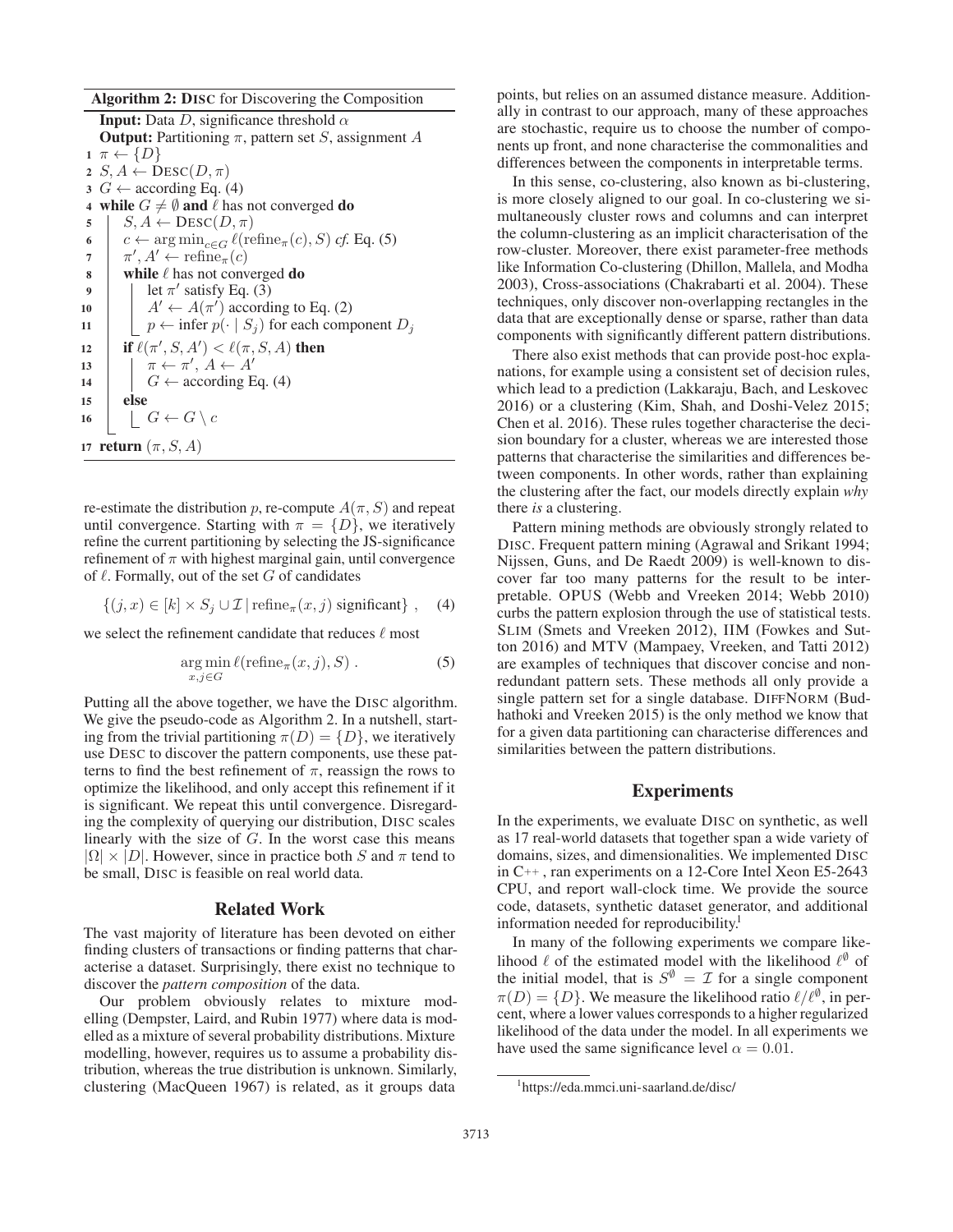Describing Components In this section, we study our pattern set miner DESC on real-world datasets. Before we characterize datasets for a given partitioning, we start with the special case of discovering a pattern set for a given composition. In this set-up, we compare against SLIM (Smets and Vreeken 2012), MTV (Mampaey, Vreeken, and Tatti 2012) and DIFFNORM (Budhathoki and Vreeken 2015). For efficiency reasons they only consider frequent patterns, i.e. for which  $q(z) > \kappa$  according to a user defined minimum frequency threshold  $\kappa$ . It is trivial to constraint DESC to consider frequent patters only and to compare fairly, we use the same thresholds for all methods in the following experiments.

DIFFNORM characterizes a pre-partitioning dataset  $\pi(D)$ . To this end we consider 9 labeled datasets, which we partition based on their class labels. Neither SLIM, MTV make use of any partitioning and can only be applied on the complete dataset, while DESC can do both and is applied to partitioned data where available and otherwise to the complete data.

In Fig. 1a we show that SLIM discovers pattern sets that consist of hundreds up to thousands of patterns, the results of MTV and DESC are in the order of tens of patterns. The pattern sets discovered by DISC, DESC and MTV are much more concise than the results from SLIM for a single component or DIFFNORM for a given composition.

We give the wall-clock runtime of the three methods in Fig. 1b. We see that DESC achieves these results in an order of magnitude faster than MTV and surpasses SLIM. On average DESC requires less than a quarter  $(16\%)$  of the runtime of SLIM, just 13% of DIFFNORM and only 0.24% of the runtime of MTV. As MTV and DESC optimize the same score, we can fairly compare them. In Fig. 1c we show that DESC outperforms MTV in almost all cases.

Discovering the Composition Now, we study the full algorithm: simultaneously discover both the pattern sets and the partitioning of the dataset using DISC. First, we test and verify DISC on synthetic data with 128 items in  $\mathcal{I}$ . For this, we generate synthetic datasets such that we have access to the ground-truth. In each trial, we randomly sample a dataset D, containing  $1, 2, 4, 8$  components. For each component  $D_i \in \pi$  we randomly generate and insert 5 characteristic patterns into  $S_j$ . For any disjoint pair  $D_i, D_j$ , we generate 3 shared patterns with probability of 20%, that are inserted into both  $S_i$  and  $S_j$ . Every pattern has a randomly chosen frequency associated with it. Each component  $D_j$  consists of 256 rows. In each row, we uniformly at random insert each pattern from  $S_i$  with its corresponding frequency. Lastly, we introduce additive noise, by randomly insert items into each row independently with probability of 5%. For each  $k^*$ , we sample 20 datasets and compare the ground-truth with DISC and DESC. On average, DISC reaches a likelihood  $\ell^{\text{Disc}}$ within 2% of the ground-truth, i.e.  $\ell^{\text{Desc}_{\pi^*}} \pm 2\%$  and always recovers the ground-truth number of components  $k^*$ .

Now after we have verified that DISC works on synthetic examples, we study DISC on the real-world datasets. To do so, we measure how similar data within a component is, using  $\ell$ , and measure how differently distributed the components are, using the *pairwise symmetric KL-divergence* (PSKL)

$$
\frac{1}{2{k \choose 2}} \sum_{ij \in {[k] \choose 2}} KL[p_i || p_j] + KL[p_j || p_i],
$$

which averages the divergence between pairs of distributions.

Next, we compare DISC to clustering. While options include k-means, and Expectation-Maximization, these are not a good fit for our case as they are stochastic, require a number of clusters, and neither is the concept of a centroid well defined for discrete spaces, nor is it clear what efficiently queryable distribution to use. DBSCAN (Ester et al. 1996) relies on a distance measure, that we define as

$$
d(s,t) = 1 - |s \cap t| / \max(|s|, |t|).
$$

Our approach is as follows: First, we cluster the dataset using DBSCAN and get  $\pi \in \Pi(D)$ . Next, we use DESC to describe the clusters  $\pi$  post-hoc by means of S, p and  $A(\pi, S)$ . Since DBSCAN relies on hyper-parameter, we optimize  $\ell$ using a grid-search over  $7 \epsilon$ -candidates and we do not constraint cluster-sizes. We call this algorithm DBDESC. Similarly, we define DBDESC2 that uses a different distance measure  $d'(s,t) = d(c(s), c(t))$ , where  $c(t)$  contains patterns from S that are subsets of t, i.e.  $\{s \in S \mid s \subseteq t\}.$ 

We apply DISC, DBDESC and DBDESC2 on all 17 datasets without using any class-labels and summarize results in Fig. 2. First of all, we compare the composition of DISC, DBDESC and DBDESC2 with a class-based composition discovered by DESC on 9 labeled datasets. Almost always, we observed a significantly lower PSKL-divergence between classes than between components, which we show in Fig. 2b. Noticeable is the PSKL-divergence of *Pumsb Star*, as with only 10 components, the divergence is very high compared to DBDESC and DBDESC2.

Additionally, DISCs model usually has a significantly lower objective function  $\ell$  than the class-based result from DESC. This suggest that classes are not always good indicator for components. We see a higher likelihood for decomposed data in comparison to DESC without decomposing the data on class labels, in Fig. 2c. We note the much higher likelihood of the DISCs composition in comparison to DBDESC and DBDESC2. Overall we see that DISC discovers diverging components that have higher in likelihood in comparison to the cluster based composition from DBSCAN.

Qualitative Study Now, we study the interpretability and qualitative evaluation of the composition discovered by DISC, by manually inspecting the composition on two datasets. In supplementary material, we discuss the interpretability of the composition of ArXiv-abstracts.

First, we consider the *Mammals* dataset provided by the European Mammal Society. This dataset consists of presence records of 124 European mammals within areas of 50-by-50 kilometres. Additional geographical information were not used during the experiments.

DISC discovers 9 components with 64 patterns in total. We geographically depict the components DISC discovers in Fig. 3. Although it did not know the spatial locations of the data points, it discovers (almost complete) contiguous areas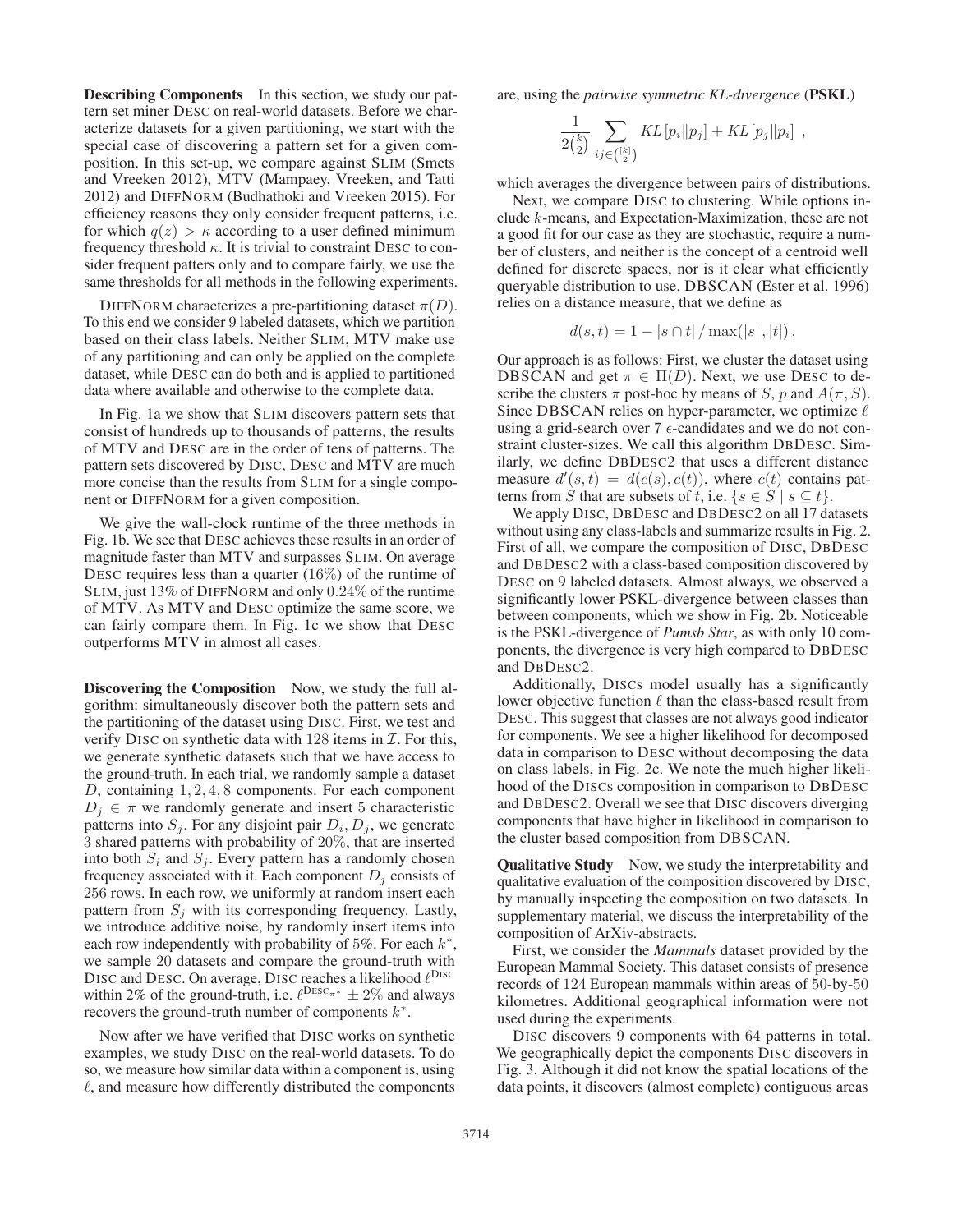

Figure 1: DESC Efficiently Discovers Concise Pattern Sets. From left to right, in Fig. 1a the number of discovered patterns (log-scale), in Fig. 1b the runtime (seconds, log-scale), and in Fig. 1c the likelihood ratio  $\ell/\ell_{\theta}$  (lower is better). Each figure consists of two groups for labeled (first group) and unlabeled (second group) data.



Figure 2: DISC Discovers Informative and Interpretable Compositions. The number of components and the in Fig. 2a the number of discovered components (log-scale), in Fig. 2b PSKL (higher is better), and in Fig. 2c the likelihood ratio  $\ell/\ell_{\varnothing}$  (lower is better) of MTV and DESC. Each figure consists of two groups for labeled (first group) and unlabeled (second group) data.

in Europe that correspond to ground truth habitats. Moreover, the patterns it discovers for these components are meaningful: for example, although the combination of species as *Wolverine* and *Norway Lemming* are highly characteristic for both "Scandinavian" components, their distribution differs between these components. For the Iberian Peninsula the *Common Genet* and *Mediterranean Pine Vole* are discovered to be very characteristic. The habitation zone of the latter spreads to southern France, and this is reflected by this pattern being shared between these two components. Further, DISC discovers that the co-occurrence of *Eurasian beaver, Red squirrel* are descriptive across Europe. Last, but not least, DISC finds that the *Eurasian Harvest Mouse, European Mole, Eurasian Water and Pygmy Shrew, Stoat, Field Vole* are all very common across Europe, and include them in a single pattern shared amongst most components stretching Europe.

#### **Discussion**

DISC discovers meaningful, easily interpretable composition. The components are described concisely, by characteristic and shared patterns. DISC explains *why* there are components, what makes them special and what is common among them. Our manual inspection show that the results are easy to interpret and informative. In addition, DESC is a highly efficient pattern miner for single and multiple datasets and beats state-of-the-art in descriptiveness, conciseness and runtime. Furthermore we showed how DESC can be used to describe the result of a clustering algorithm. Furthermore, we observe that jointly optimizing for interpretability and likelihood is



Figure 3: Discovers Meaningful Partitions. Results of DISC (left) on the *Mammals* dataset. The 9 components represent contiguous areas that correspond to known habitats. DBSCAN (right) essentially only discovers Ireland

doable in practice and can outperform clustering algorithms like DBSCAN with a post-hoc explanation.

We studied the novel problem of discovering the composition, that is a partitioning of the dataset and its description using locally characteristic patterns, or patterns shared across sets of components. We formalized this problem in terms of the family of maximum entropy distributions over itemsets and defined the best composition as the one that gives the most succinct description of the data. We introduced an efficient pattern miner DESC for succinctly describing a single or multiple data components. Using this, we described an algorithm to discover the partitioning of a dataset. Both together